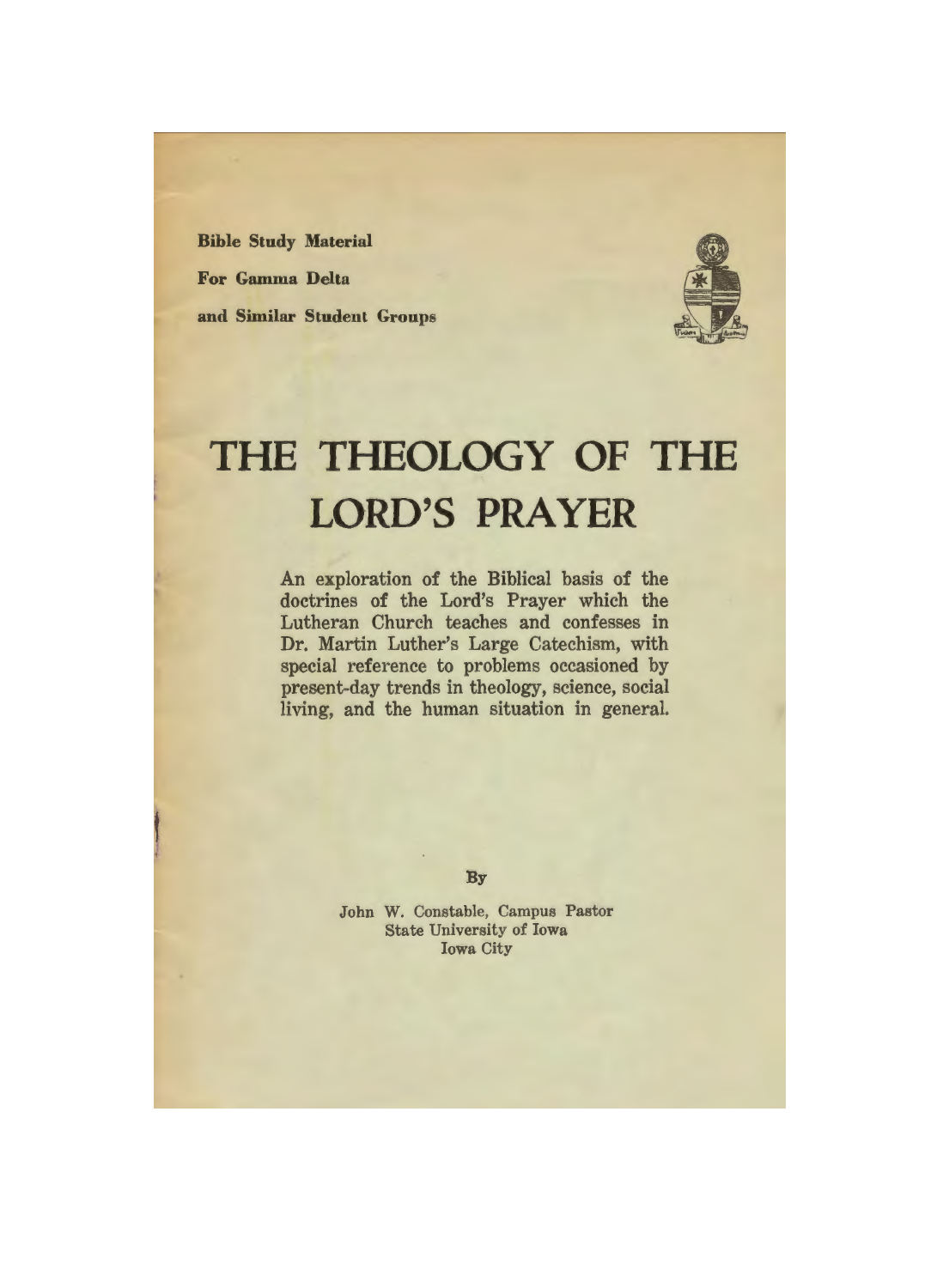## **THE TEN TOPICS**

Belief and Prayer The Fatherhood of God God's Sanctity and Man's Secularism The Kingdom and Communism God's **Will or** Mine? Creation and All its Blessings Meaning and Mandate in the Forgiveness of Sins The Time of Testing The Problem of Evil His Majesty Recognized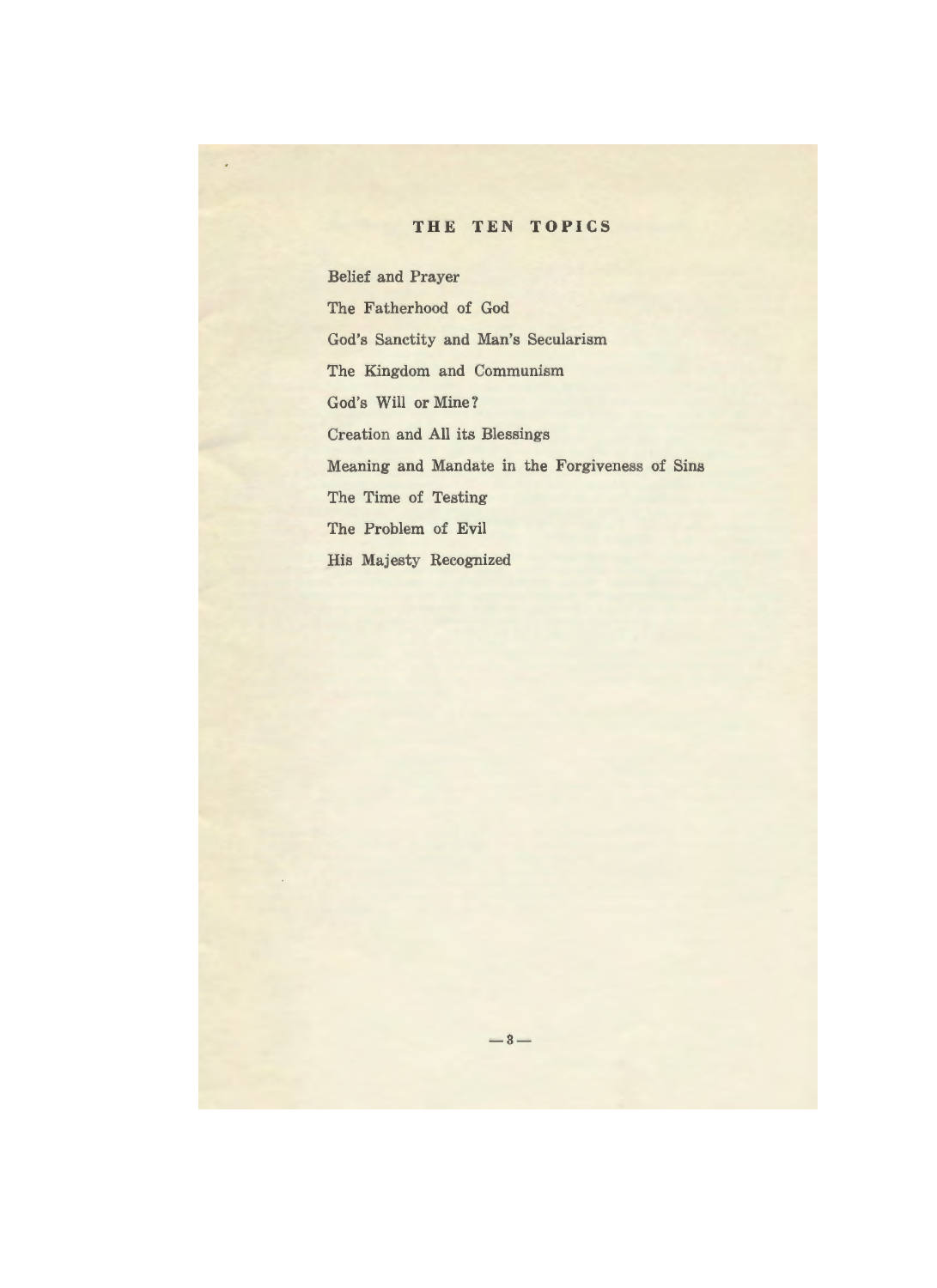#### **Historical Introduction to the Large Catechism**

April, 1529 is usually the date given for the publication of the Large Catechism<br>by Martin Luther. It must be made clear, however, that the version of 1529 was not<br>a first attempt but marked the culmination of work previou

As early as 1516 or 1517 the Reformer delivered **a** series of sermons on the Ten Commandments and the Lord's Prayer in Wittenberg. These presentations were later published, and in 1520 rewritten and enlarged. They were issued in that year as "The Brief Form of the Ten Commandments, the Creed, and the Lord's Prayer."

After completing his stay at the Wartburg in 1522, Luther returned to Wittenberg and revised the above-named booklet for re-publication. In 1525 he became familiar with the "Kinderfragen" (Children's Questions) used by the Bohemian Brethren, and resolved to write a work of this type. Again, it should be noted that Luther's handbook of instruction was not a unique thing. Luther's catechism of 1529 was preceded in the Lutheran Church by Bugenhagen's of 1526 and by Johann Brenz' of 1528.

The reasons for Luther's issuance of a standard catechism in 1529 are found in the results of the Saxon Visitation of 1527-29. The visit of schools revealed a "deplorable, miserable condition," with the children having "no knowledge whatever of Christian doctrine.': Also many of the instructors were found to be "altogether incapable and incompetent to teach." To correct this situation, Luther prepared his catechetical manuals, urging the teachers to adhere to one text.

Luther probably began his work on the catechism in 1528, drawing much of the data from his catechetical sermons. The Large Catechism, especially, was prepared from the sermonic material. In its printed form it serves the school instructors and fathers as a commentary on the Small Catechism. The Lar in April, 1529, and the Small Catechism on May 16th of the same year. (J. L. Neve, *Introduction to the Symbolical Books of the Lutheran Church,* pp. 370-81; *The Boole of Concord,* tr. and ed. by Theodore Tappert, pp. 357-8).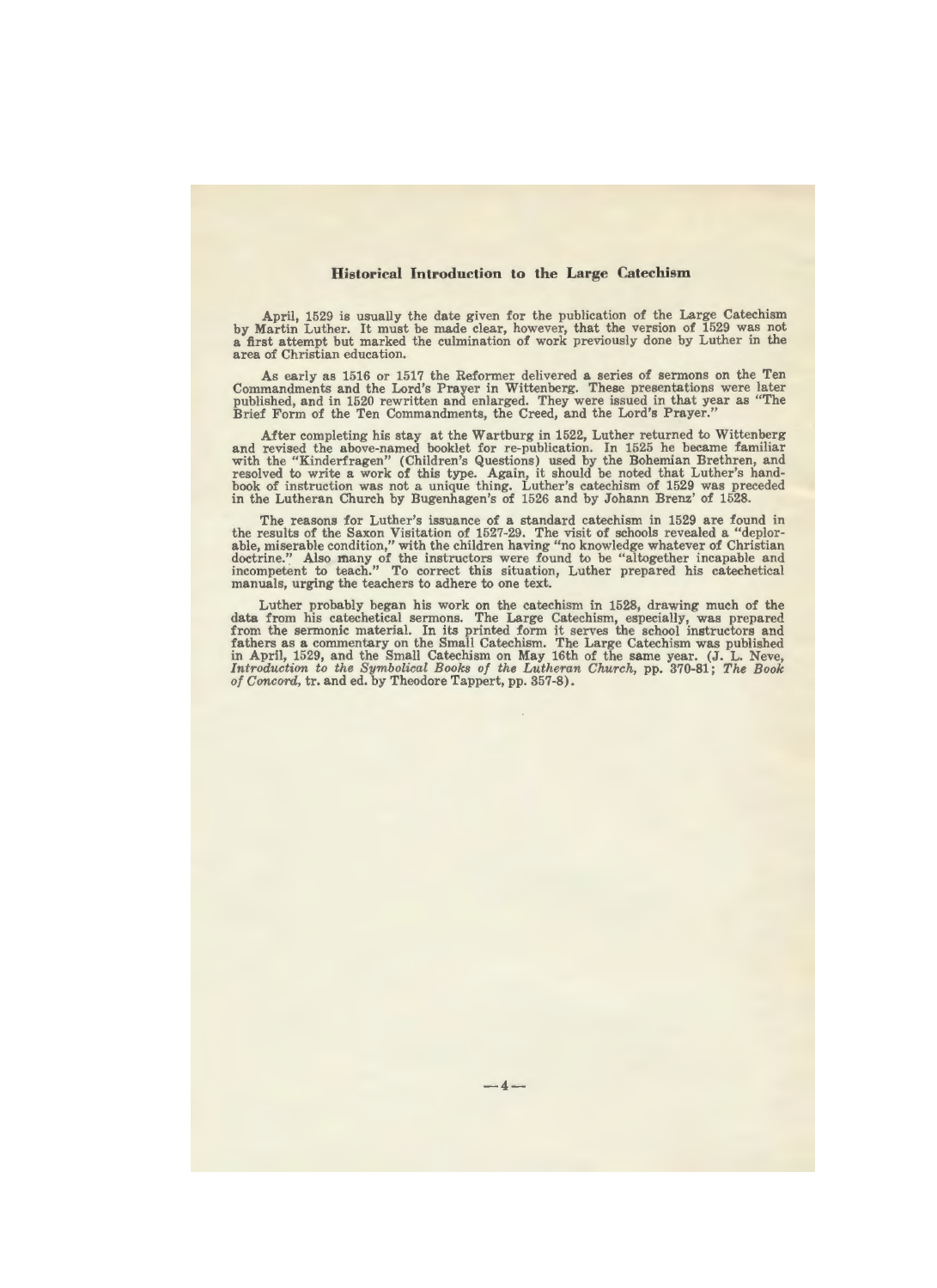## **INTRODUCTORY STATEMENT**

Well known is the comment of a church father on the varying depths of Holy Scripture which enable a lamb to wade and an elephant to swim through its stream. The Commission on College and University Work is of the opinion that discussion guides based on the Bible enhance their appeal when they likewise indicate various levels of study procedure. Individuals ranging from technology freshmen to semiors and graduate students in the liberal arts fields can thus adapt the material to their understanding.

In *The Theology of the Lord's Prayer* John W. Constable, campus pastor at the State University of **Iowa,** provides for flexibilty by listing Bible passages for all to consult and then adding "Other Readings and References" for those who have competence and interest for a deeper study of the subject.

This plan also makes allowance for the varying time factors. Some Bible study groups have time only for the minimal work. Others have sufficient time to venture into more of a depth treatment of the material at hand. It is, of course, desirable for all college Bible classes to conceive of themselves as groups of lay theologians intent on the deeper penetration of the Word of God and the Lutheran confessions, and to that end *find the time* for adequate Bible study.

Since this is *Bible* study, close attention should first of all be given to the Biblical texts cited under section A. Let God speak! Let the members of the group read the passages in context and then re-state in their own words what message God conveys. This is a minimal expectation. Further, since this study is to acquaint students with Luther's Large Catechism, the appropriate selections from this work should be read<br>by the group. The selections to be read from the Large Catechism are indicated in<br>section B. At the very least, the leader, or a class memb should briefly summarize the content.

Having done this, the group is ready to take up the discussion questions in section C. Much of the material suggested under "Other Readings and References" can be woven into the discussion. Here is where the volunteer researcher and more advanced lay theologian can make his contribution to the group. Under the stimulation of these discussions many students will be induced to turn to the bibliography at the end to pursue further reading on their own.

In section D of each study unit the author suggests various projects related to the subject. By following through on these action projects students are led from *knowing* to *doing* in Christian worship.

Why was Luther's Large Catechism chosen? When individuals present themselves for membership in the Lutheran Church they are asked whether they subscribe to the Lutheran confessions. The Large Catechism is one of the confessional writings. To make an intelligent subscription, one ought to have personal acquaintance with the confessions.

Most Lutherans know the Small Catechism in which the ABC's of Christian teaching are presented. College students are in a position to advance from the milk of the Word to more substantial spiritual fare. They are well aware of the exhortation to continued Christian growth as implied in Hebrews 5:12, "When for the time ye ought to be teachers, ye have need that one teach you again which be the first principles of the oracles of God; and are become such as have need of milk, and not of strong meat." College students should be ready to go from the milk to the meat of the Word.

 $-5-$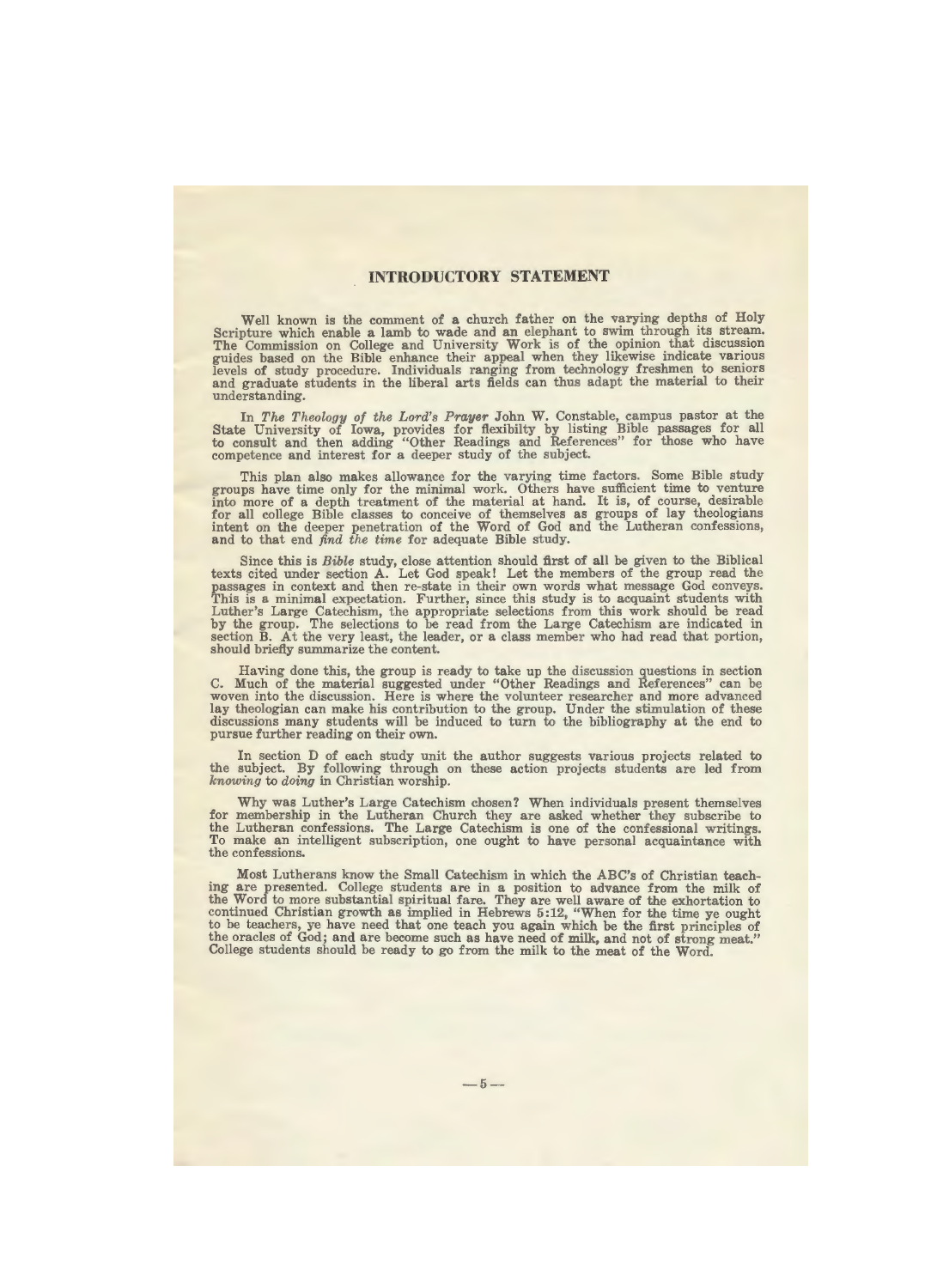Why was the Lord's Prayer (Third Chief Part) in Luther's Large Catechism chosen for this study? Prayer, particularly the model prayer bequeathed by our Lord Jesus Christ, is an excellent focal point of spiritual interest. What student, burdened by the problems of his Christian vocation, has not often said, "Lord, teach me to pray!"? This study not only offers doctrinal instruction but also encourages worship and the deepening of the student's devotional life. Not only the head, but essentially the *heart*  is to be involved in these prayer studies. A better grasp of the meaning of prayer will come to fruition in the improved practice of prayer.

Your group will establish the proper setting for these discussions by putting them into a devotional context. Plan to open and close each session with fresh, spiritually creative, and pertinent devotions. If the group meets in the evening, student-led meditations with candlelight are recommended.

"Let the words of my mouth and the meditations of my heart be acceptable in Thy sight, 0 Lord, my strength and my Redeemer." Psalm **19:14.** 

-Commission on College and University Work.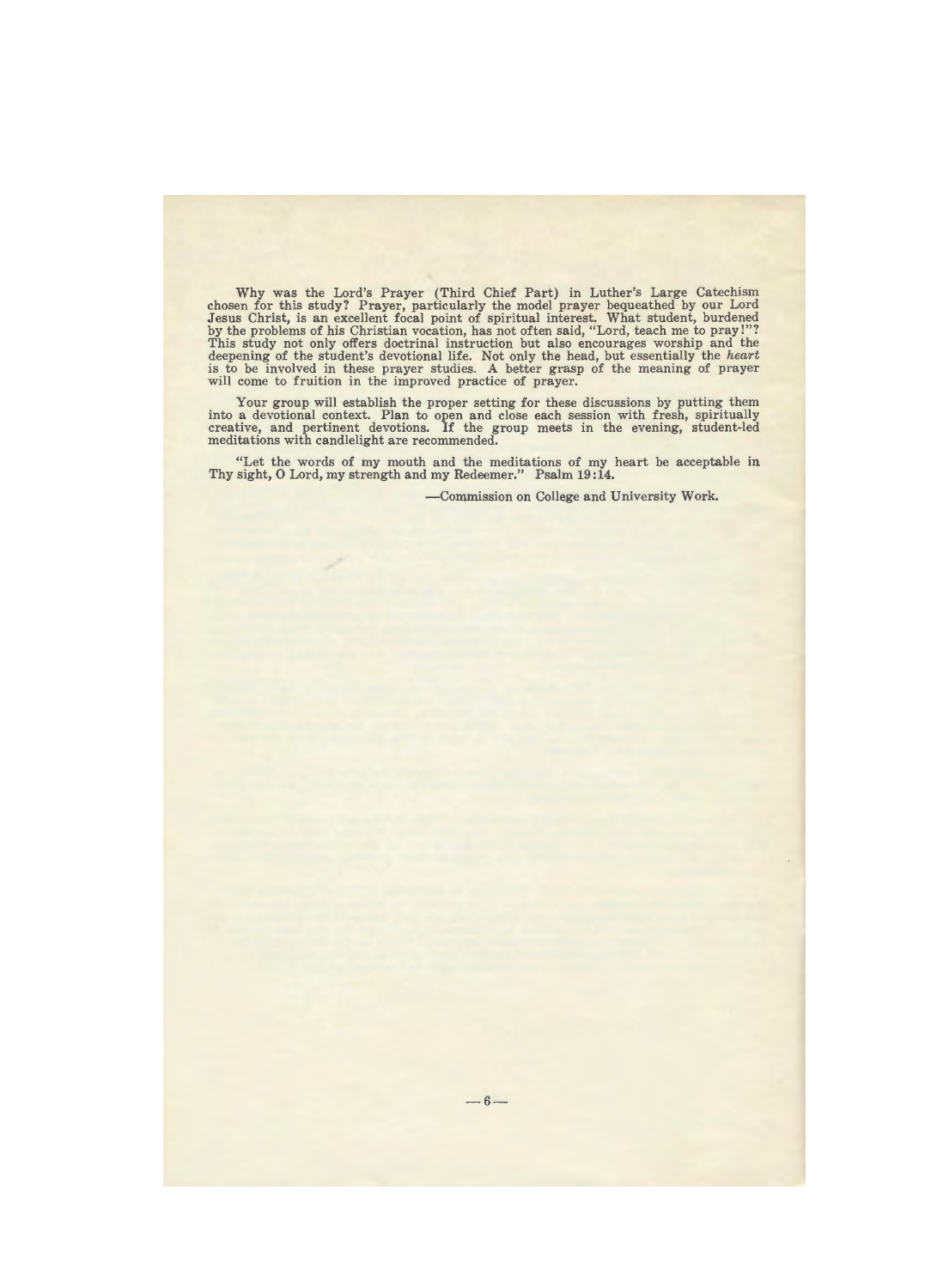## **I. BELIEF AND PRAYER**

#### A. Read these Bible Passages:

Psalm 19:14 Psalm 50:15 Psalm 95 Psalm 96 Psalm 103:1 Isaiah 65 :24 Matthew 6:7 Matthew 21:22 Mark 11:24 Philippians 4:6 I Thessalonians  $5:17$ I Timothy 2 :8 James 1:6-7 I John 5:14

#### **B. Other Readings and References:**

*The Book of Concord,* tr. and ed. by Theodore Tappert, pp. 358-62. Hermann Sasse, *This* is *My Body,* p. 13, 31. J. L. Neve, *Introduction to the Symbolical Books of the Lutheran Church,* pp. 370- 81. "Luther's Catechism," by Louis H. Koehler in *The Abiding Word,* Vol. II, p. 608.

#### **C, For** Discussion:

- 1. Is prayer possible without faith or belief?
- 2. Why are the Lord's Prayer and the Second Commandment closely allied by Luther?
- 3. Road signs invite: "Why not try God?" What do they mean? Are they an invitation to prayer?
- 4. Can one pray with another person who is of a different faith?
- 5. Must a prayer always be expressed in *words?*
- 6. Do we believe according to the way we pray, or pray according to the way we believe? Give this a lot of thought.
- 7. Can the strength of personal belief be correlated with the extent of our prayer life? Do we pray much because we believe strongly? Does infrequent prayer reflect on one's faith?
- 8. What can prayer do for your personal belief? See Mark 9 :24.
- 9. Should a person be satisfied with God's answer to his prayer even though he may not agree with the answer of God?
- 10. Might not formal prayers be a deterrent to serious prayer life? (i.e. "reciting" the Lord's Prayer instead of praying intently a prayer in one's own words).
- 11. Does man have a prayer right or privilege before God? Can he demand anything in his own name? In Jesus' name?
- 12. Do you agree that "the pulse of prayer is beating constantly"?

#### **D, Action and Reaction**

- 1. Compose a prayer on the state of the Church today.
- 2. Visualize as an ad man would a modern prayer *a la* Burma Shave signs. Use model petitions.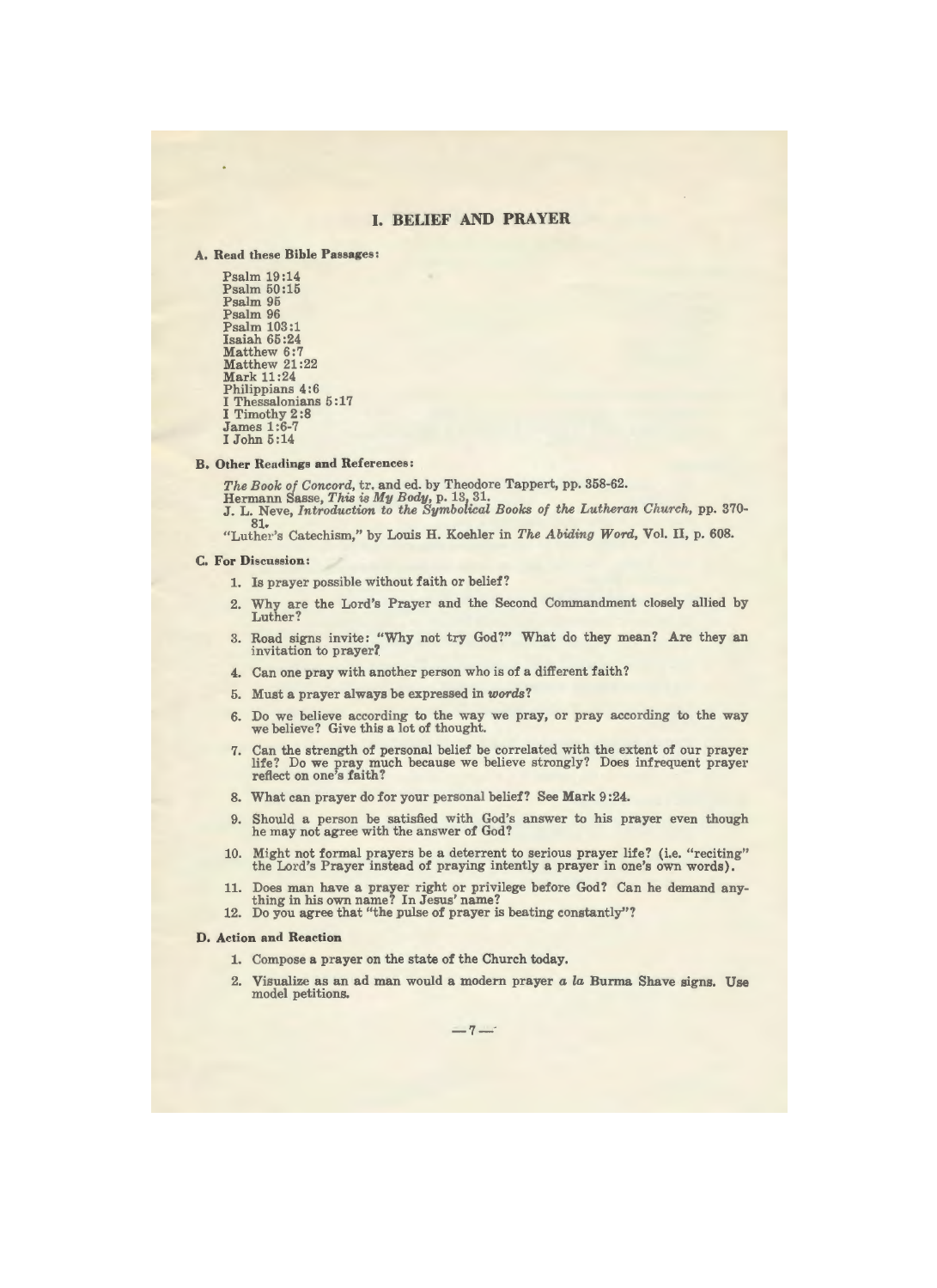## **II. THE FATHERHOOD OF GOD**

Introduction: "Our Father, Who Art in Heaven ... "

#### A. Bible **Passages:**

Matthew 6:9-13 Luke 11:2-4 Romans 8:15 Galatians 3 :26 Ephesians 3 :20 Ephesians 4:6 I John 3:1

#### **B. Other References for Study:**

*The Book of Concord,* Tappert, pp. 371-5; 420-5. *Lutheran Cyclopedia,* "Prayer", pp. 834-5; p. 592. J. L. Neve, *op. cit.,* pp. 390-4.

#### **C. True-False**

- 1. The fatherhood of God and the brotherhood of man are taught in the Holy Scriptures.
- 2. God is the Father of all mankind.
- 3. God is our Father, but we can approach Him only through His Son.
- 4. "Our Father does not pity us since we have a Law to follow, and we are responsible beings."
- 5. "Big Brother" (a *la 1984)* and God the Father are similar.
- 6. Christ gave His disciples the Lord's Prayer as a model prayer.
- 7. We say "Our Father" because God is exclusively our own Father.
- 8. Our Father rules both heaven and earth in His own best interests.
- 9. All prayers must be addressed to the first person of the Holy Trinity.
- 10. The words "Our Father, who art in heaven" are a summary of the whole Gospel.
- 11. Prayer, properly speaking, is a fruit of Christian faith and not a means by which faith is engendered.
- 12. True prayer to the Father is not possible without the mediation of Christ.

#### **D. Consider These Projects:**

- 1. Use slides of famous pictures depicting God the Father for analysis. Cynthia Maus, *Christ and the Fine Arts.*
- 2. Sponsor a brief showing of religious art at the Center. Many universities have an art department which will loan such works, either originals or prints. Select pictures that correlate with the subject under discussion.

 $-8-$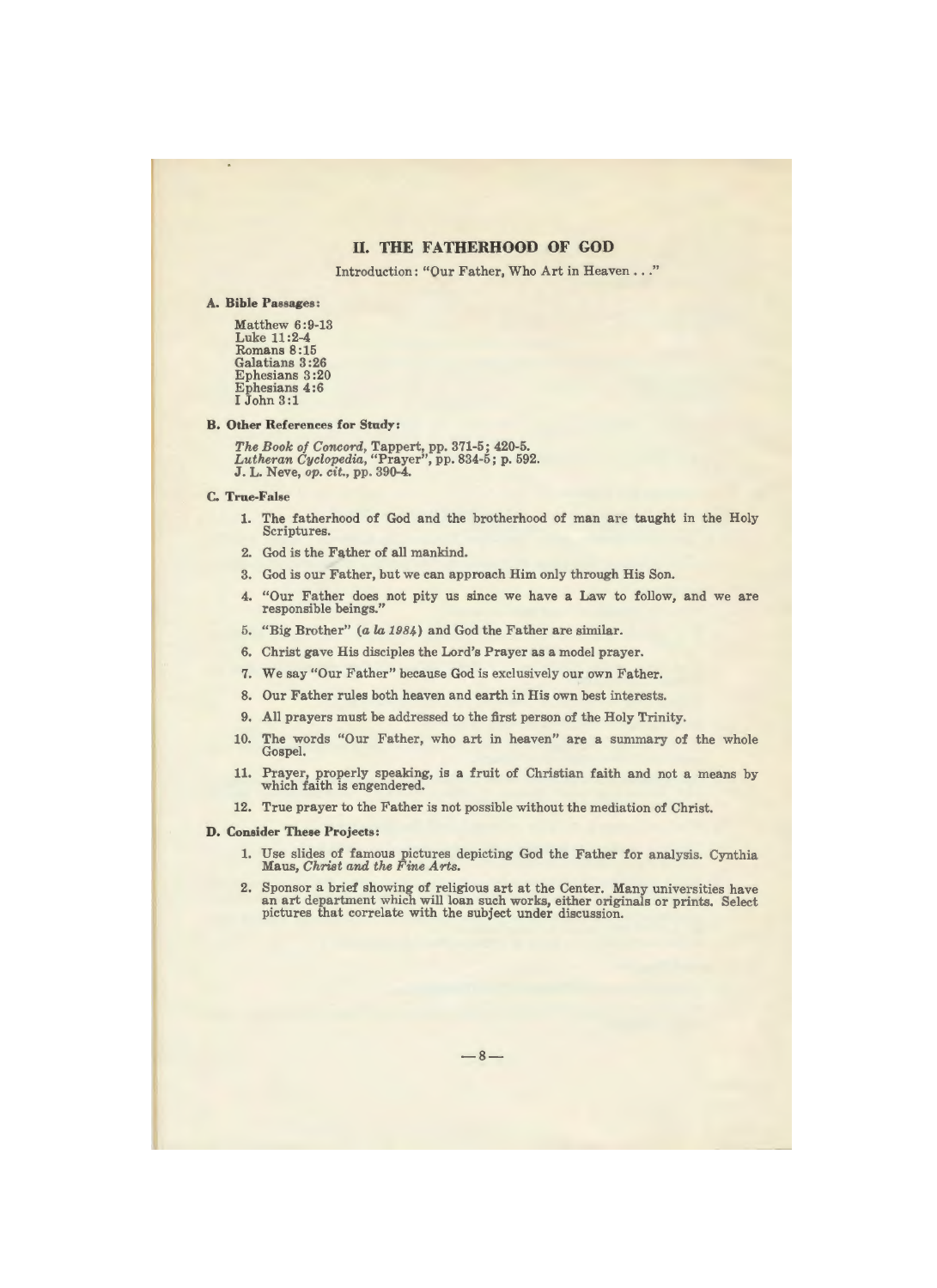## III. **GOD'S SANCTITY AND MAN'S SECULARISM**

First Petition: "Help, that this name be holy with us on earth", Neve, *op. cit.,* p. 391.

#### **A. Bible Passages:**

Jeremiah 23 :28 Ezekiel 22 :26 Matthew 5:16 John 17:17 Romans 2 :23-24

#### **B. For Ready Reference:**

*The Book of Concord,* Tappert, pp. 425-6. Cornelius Loew, *Modern Rivals to the Christian Faith,* pp. 9-29. George Forell, *The Ethics of Decision,* pp. 3-46.

#### **C.** Discuss:

- 1. Is sound doctrine more important than Christian action?
- 2. Whatever happened to the "holy" in our world?
- 3. "We are the only 'Bible' many people read."
- 4. Secular society by its nature is unholy.
- 5. What relationship does God's name have to God's Word?
- 6. "Religious sects profane the name of God by their multiplicity."
- 7. A religious veneer defames the name of God.
- 8. What is our responsibility toward the name of God?
- 9. "Keep thyself pure" and pure doctrine are primary considerations for the Christian.
- 10. Are life's decisions wrapped up in the name of God? Explain.
- 11. How does Luther draw the Second Commandment into the discussion of the First Petition?
- 12. Is secularism a greater danger to our society than facile Christianity?

#### **D, Some Actions For You:**

- 1. Compose a collect for the Word similar to the one on page 14 of *The Lutheran Hymnal.*
- 2. Volunteer to write a brief opening devotion for the next session based on the Second Petition.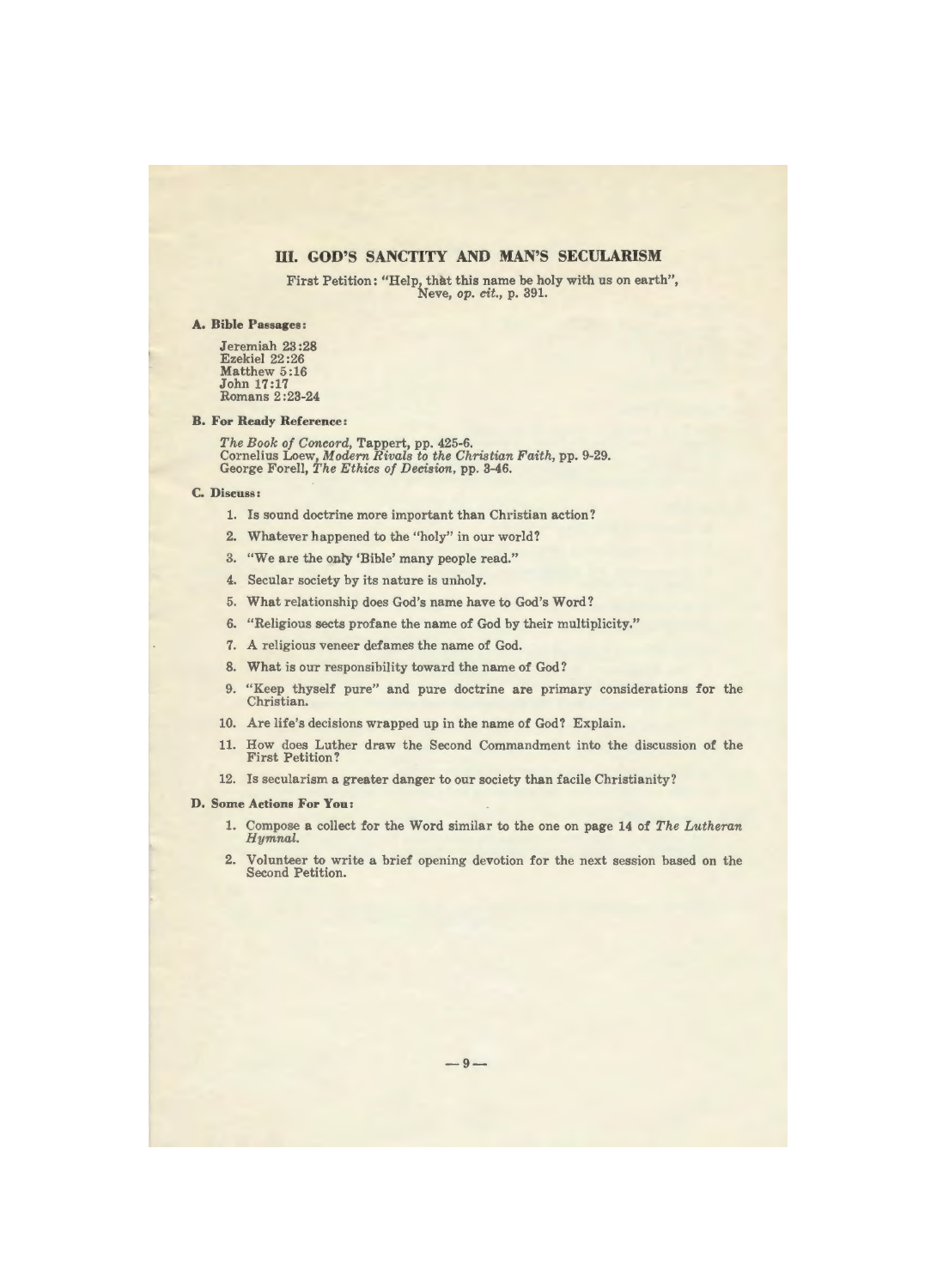### **IV. THE KINGDOM AND COMMUNISM**

Second Petition: "Thy Kingdom Come."

#### **A. Bible Passages:**

Matthew 9 :38 **Mark** 1:15 Luke 12:32 Colossians 2:6 Revelation 22 :20

#### **B. Reference Works:**

*The Book of Concord,* Tappert, pp. 426-8. Lambert Brose, *How To Fight Communism Today.* Neve, *op. cit.,* p. 391. R.R. Caemmerer, *The Church In The World,* pp. 12-25. J. B. Phillips, *New Testament Christianity,* pp. 98-107. *Lutheran Cyclopedia,* "Socialism and Communism," p. 992.

#### **C. True-False**

- 1. Man wants to be his own "God."
- 2. It is "dangerous" to pray the Second Petition.
- 3. Communism, the anti-kingdom, is making better progress in the world today than Christianity.
- 4. A Communist cannot pray the Second Petition.
- 5. This petition requests the end of the world.
- 6. Christianity is doomed to be a minority kingdom in this world.
- 7. The kingdom of Christ is only eternally constituted and does not pertain to this time and world.
- 8. It is Christian to pray for the destruction of ungodly Communism.
- 9. Our government was religiously and morally right to blockade Cuba in 1962.
- 10. Christians will have little to do about ushering in the kingdom of God.
- 11. God's kingdom comes often without observation,
- 12. The conflict between God's kingdom and dialectical materialism can be resolved.

#### **D. A Suggested Action:**

Update Hymn 458 of *The Lutheran Hymnal:* "Our Father, Thou In Heaven Above". See whether the group can improve on the translation.

 $-10-$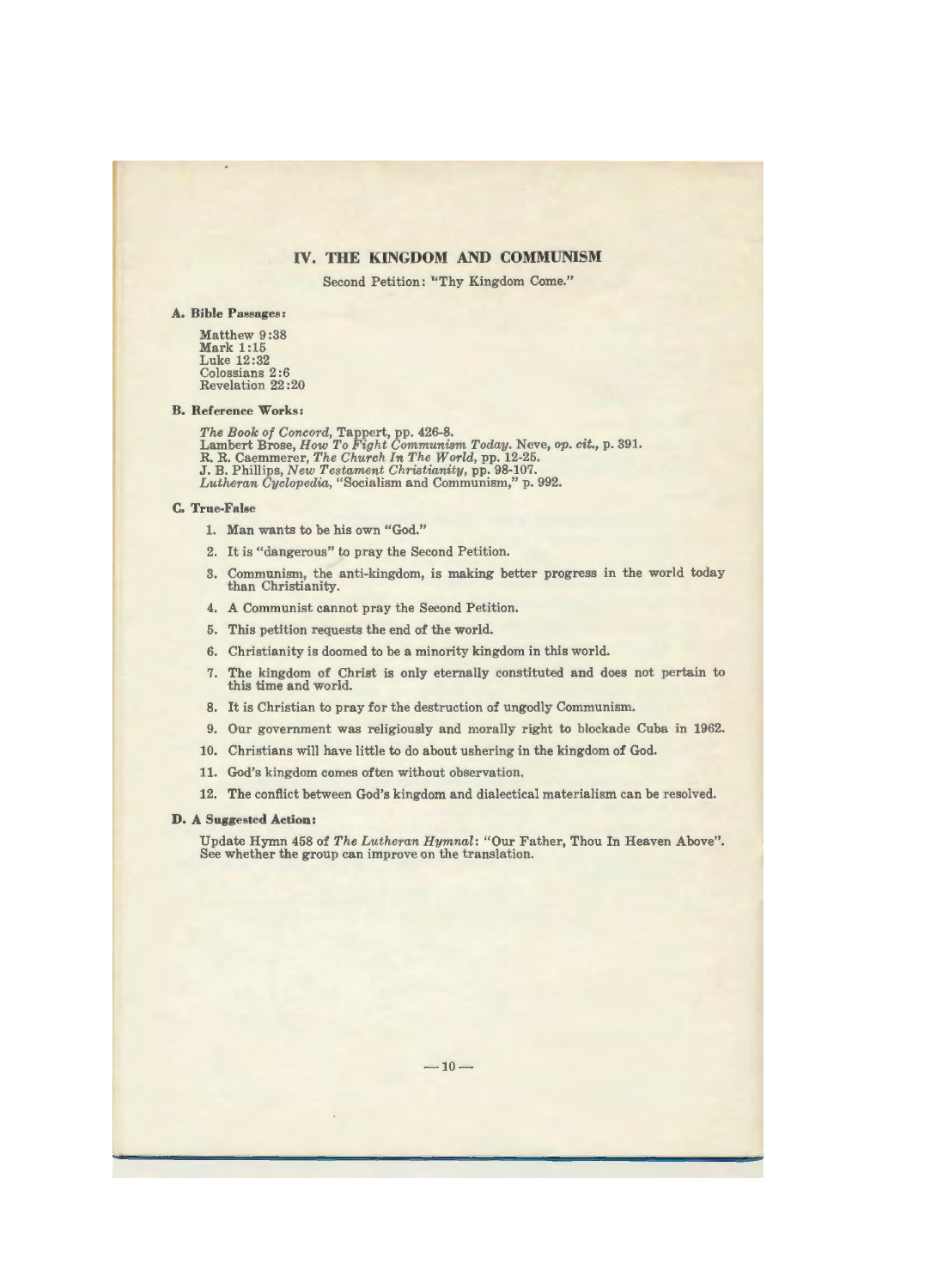## **V. GOD'S WILL OR MINE?**

Third Petition: "Thy will be done on earth as it is in heaven."

#### **A, Bible Passages:**

Psalm 119:35 Matthew 16:24 Acts 14:22 I Corinthians 10: 13 II Corinthians 12 :9 I Thessalonians 4:3 I Timothy 2:4 Hebrews 12:6, 11

#### **B. Reference Works:**

J

ţ

*The Book of Concord, Ta'PPert,* pp. 428-9. Augsburg Confession, Article **XVIII,** Tappert, pp. 39-40. Neve, op. *cit.,* pp. 391-2. C.H. Little, *Lutheran Confessional Theology,* pp. 97-100. *Luther's Works,* American Edition, Vol. 31, pp. 327-378.

## **C. Choose Your Answer:**

- 1. Suffering (is, is not) a blessing from God.
- 2. God (does, does not) superimpose His will on ours.
- 3. The devil (can, cannot) break the will of God for us.
- 4. I am following the will of God when I (allow, do not allow) materialistic influences to determine my choice of vocation.
- 5. Determinism (is, is not) in agreement with the will of God.
- 6. My will (must, must not) be congruent with the will of God.
- 7. God in Christ (wants, does not want) all men to be saved.
- 8. The counsel and will of the (devil, world, our flesh) (is, are) opposed to the will of God.
- 9. We are living in an age when (man's, God's) will is most important.
- 10. I (am, am not) correct in rebelling against the teachings of the Church which I cannot accept.
- 11. Most people say "Thy will be done" but (can, cannot) recognize the will of God when it is exercised in their lives.
- 12. When the Church asks me to use my talents in its service, it is ( correct, incorrect) for me to refuse graciously.

#### **D, Try This Action:**

Interview the local rabbi on campus and get a copy of the Kadish, a Jewish prayer. Compare this in class with the Lord's Prayer.

 $-11-$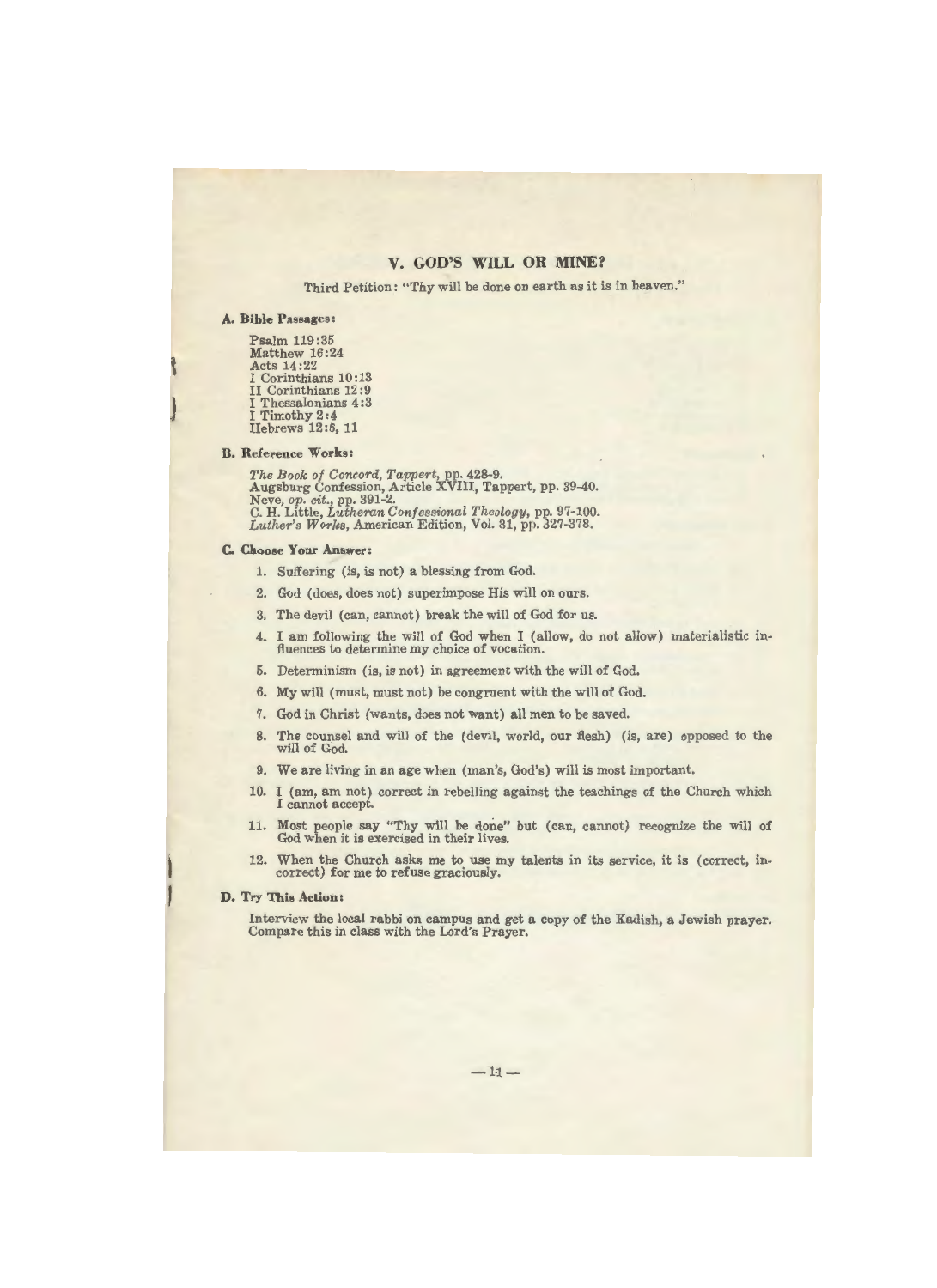## **VI. CREATION AND ALL ITS BLESSINGS**

Fourth Petition: "Give us today our daily bread" (New English Bible)

#### **A. Bible Passages:**

Psalm 37:25 Psalm 127:2 Psalm 145 :15, 16 Proverbs 30 :7-9 Matthew 5:45 Ephesians 5 :20 II Thessalonians 3 : 10-12 I Timothy 6 **:8** 

#### **B. References:**

*The Book of Concord,* Tappert, pp. 430-32. Wayne H. Cowan, ed., *What The Christian Hopes For In Society,* pp. 19-36. Heinrich Bornkamm, *Luther's World of Thought,* pp. 195-217.

#### **C. For Discussion:**

- 1. Is nature intrinsically good? Or evil?
- 2. "Most people pray to God with empty baskets in their hands." Explain.
- 3. Could God be called unfair because He sends His blessings upon both the just and the unjust?
- 4. God called everything that He made "very good." Why can it be said to be blighted today?
- 5. "The heavens declare the glory of God and the firmament showeth His handiwork." What does this reveal to us about God?
- 6. Does a person do wrong to plan for the future?
- 7. ls it needful for one to express his thanks to God for his daily blessings?
- 8. Only this one petition deals specifically with temporal blessings. The previous three dealt with spiritual blessings. Does this point up the need for a spiritual emphasis in our prayer life rather than a material one?
- 9. Luther says, "It would be very proper for a pious prince to place a loaf of bread instead of a lion on his coat of arms." What does he mean?
- 10. "Receive your daily bread with thanksgiving." Does this say anything to modern labor unions? To all people in general?
- 11. "Godliness with contentment is great gain." How can this be true?
- 12. The reception of daily bread involves responsibilities. Name some.

#### **D. Do This:**

Write a new, fresh table prayer based on this petition of the Lord's Prayer.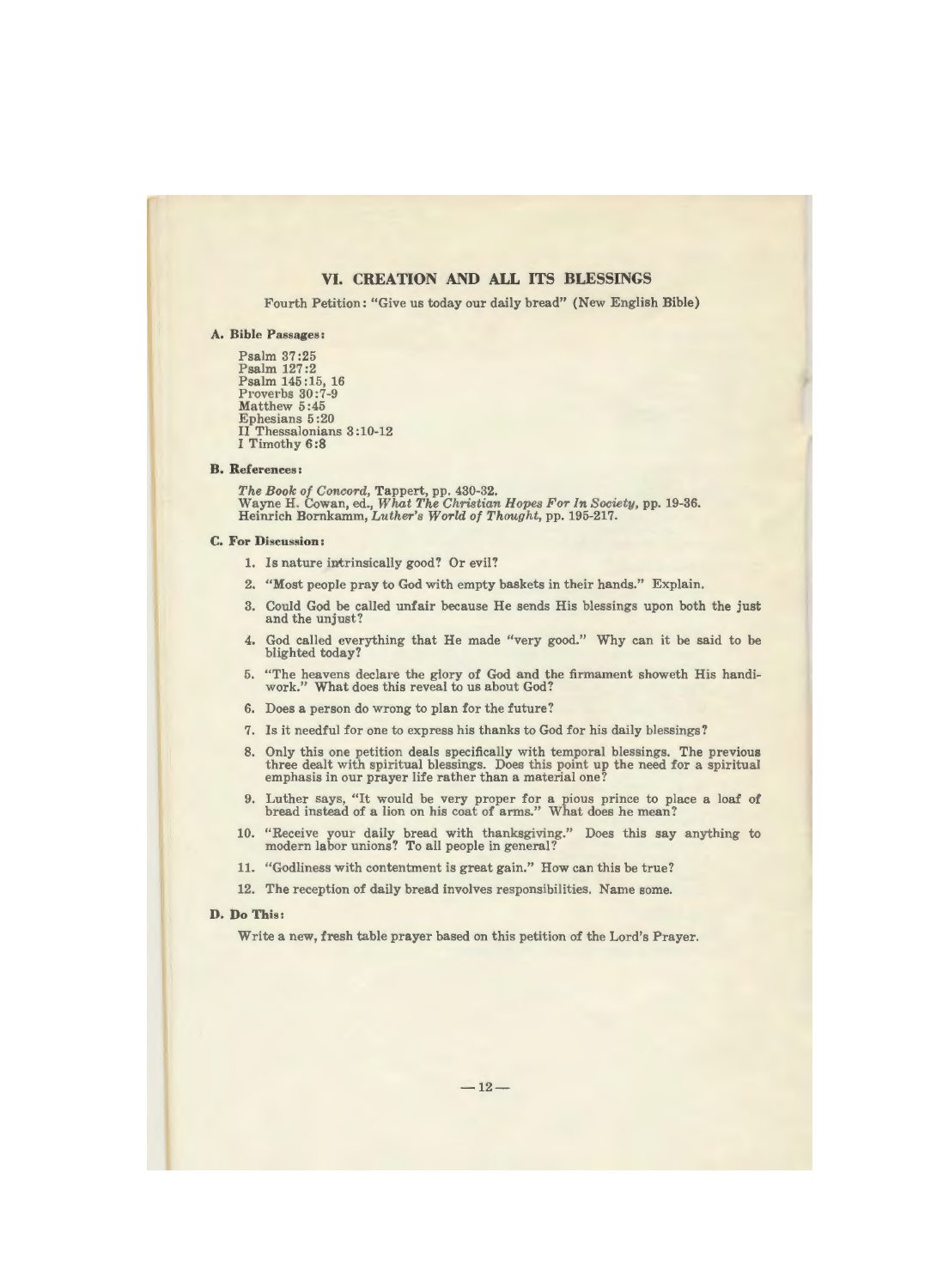## **VII. MEANING AND MANDATE IN THE FORGIVENESS OF SINS**

Fifth Petition: "Forgive us our trespasses, as we forgive those who trespass against us."

#### **A. Bible Passages:**

Genesis  $32:10$ Genesis 50: 15-21 Palsm 19:12 Matthew 18:21, 22 Matthew 18 :23-25 Mark 11 :25, 26 Luke 15:21 Luke 18:13

#### **B. For Reference:**

*The Book of Concord, Tappert,* pp. 432-3. *Luther's Works,* American Edition, Vol. 51, pp. 176-82. *The Abiding Word,* Vol. I, pp. 146-68. C. S. Lewis, *Christian Behavior,* pp. 38-43.

#### **C. Fill In And Discuss:**

- 1. In Christ God declares us just. This is called .................... \_\_\_\_\_\_ justification.
- **2.** Everyone must forgive his brother .................•.......................... trespasses.
- 3.  $\ldots$  or "the hill of the skull," is a symbol of forgiveness.
- 4. Forgiveness is reciprocal. For every finger pointed at another person there are .................................................... pointed at you.
- 5. Is it correct to say that we must \_\_\_\_\_ \_\_ forgive anyone?
- 6. Before a man can be forgiven he must ......................................................................... of his sins.
- 7. \_\_\_\_\_\_\_\_\_\_\_\_ \_..·s a type of person I could never forgive.
- 8. We are not worthy of the ..................................... -------·---.. ··········· of sins.
- 9. Jesus says to forgive our brother .............................................. times seven.
- 10. In the Fifth Petition we pray for the forgiveness of sins, both of omission and .............................. \_\_\_\_\_\_\_\_\_\_\_\_ \_ 11. Here we tell God not to \_\_\_\_\_\_\_\_\_\_\_\_\_ us if we are not willing
- to forgive another person.
- 12. Christ died on the Cross ----------for the sins of all mankind.

#### **D. Work Out Together:**

A brief service of humiliation and prayer based on the Lord's Prayer or just this petition. For a sample, see IV-146 in *The Campus Pastor's Workbook.*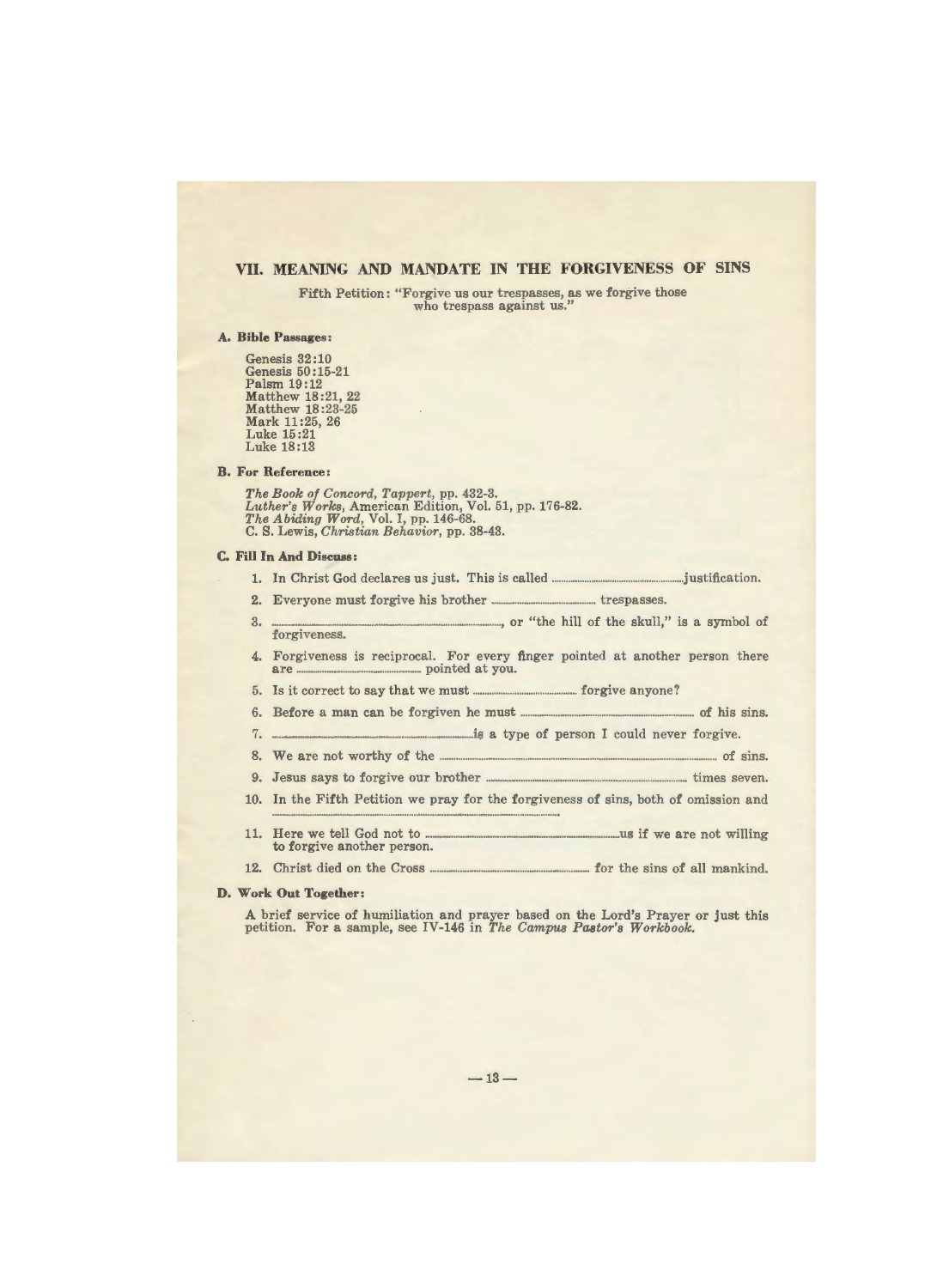## **VIII. THE TIME OF TESTING**

Sixth Petition: "And lead us not into temptation."

#### **A. Bible Passages:**

Genesis 22:1-9 II Samuel 12:9 Proverbs 1:10 Matthew 4:1-11 Mark 7 :25-30 John 6:5, 6 II Timothy 4:10 James 1 :13, 14 I Peter 5 :8, 9

#### **B. References:**

*The Book of Concord,* Tappert, pp. 433-5. *This Day,* September, October, 1962. Dietrich Bonhoeffer, *Temptation,* SCM Press. *Lutheran Cyclopedia,* "Temptation", p. 1042.

#### **C. True-False**

- 1. The word "temptation" may refer either to an act of testing or to enticement to evil.
- 2. Everyone must be tempted and must needs be a victim of the same.
- 3. The devil is the source of all temptation.
- 4. Temptations always weaken our faith.
- 5. God tests men's faith.
- 6. Faith is really of no value unless it is tempted.
- 7. It can be right to cheat in a test if it serves a very important end.
- 8. I cannot always resist daily temptation, but this is all right, provided I have the *desire* to resist.
- 9. I should willingly enter into difficult moral situations in order to test my faith.
- 10. A Christian after much personal effort will finally overcome all temptations.
- 11. "God indeed tempts no one" just to test his faith.
- 12. In morally doubtful situations it is quite all right to be in favor of the majority decision of a group.

#### **D. A Personal Project:**

On the basis of this petition draw up a brief check list of moral decisions a student needs· to make on campus. Rate yourself personally to get your spiritual profile.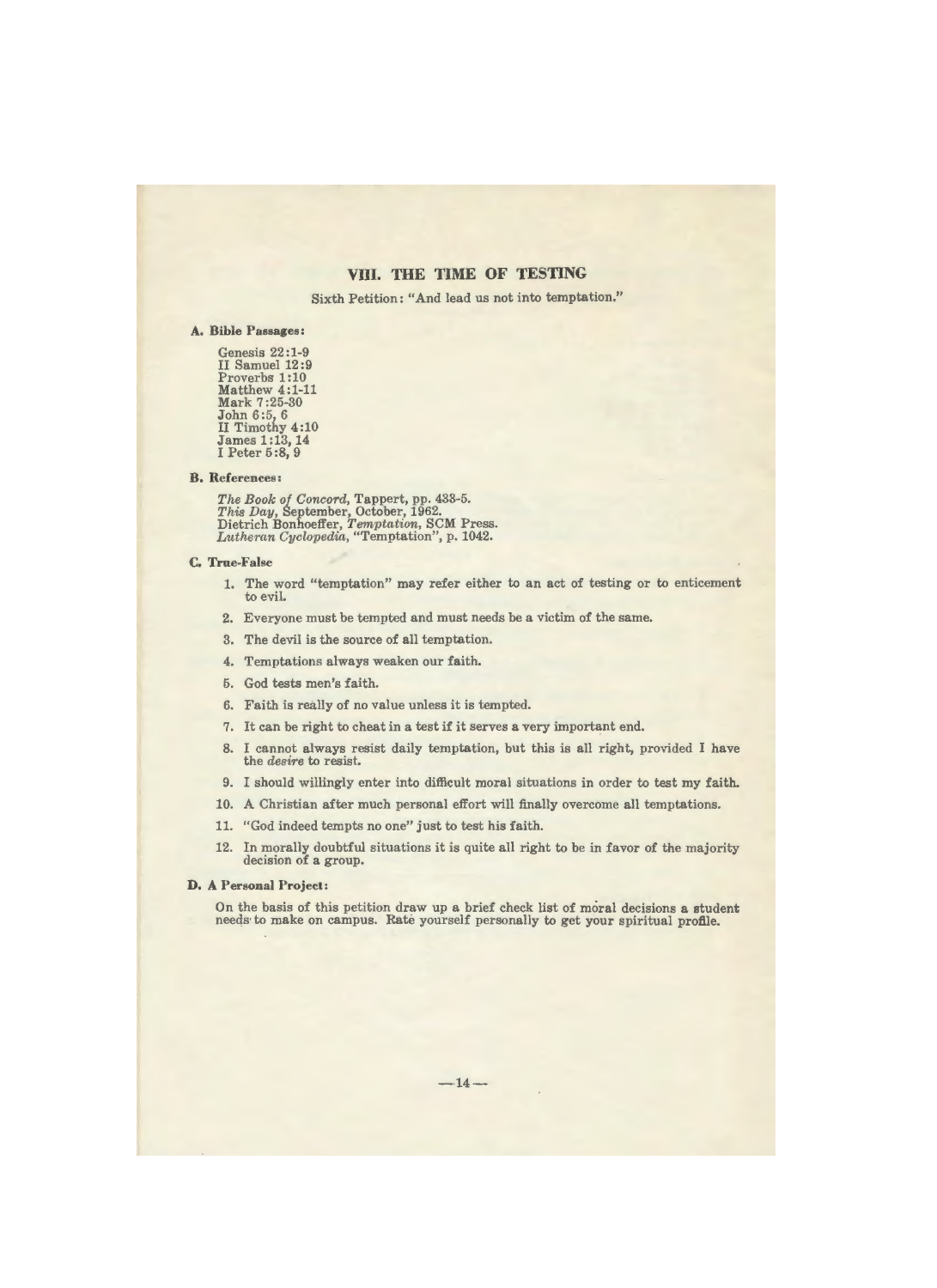## IX. **THE PROBLEM OF EVIL**

Seventh Petition: "Deliver or preserve us from the Evil or Malicious One" (Luther).

#### **A. Bible Passages:**

Job 5:19 Psalm 91:10 Acts 14:22 II Corinthians 12 :9 Philippians 1:23 II Timothy **4:** 18 Hebrews 12 :6

#### **B. References:**

*The Book of Concord,* Tappert, pp. 435-6. **C.H.** Little, *Lutheran Confessional Theology,* pp. 101-4. Dietrich Bonhoeffer, *The Cost of Discipleship*, pp. 33-83.

#### **C. Choose Your Answer:**

- 1. We (can, cannot) expect that God will keep every evil from us.
- 2. Evils are crosses that we (do, do not) have to bear.
- 3. (God, the Devil) is the author of all evil.
- 4. Good (can. cannot) become an evil.
- 5. (Evil, good) men receive the most blessings.
- 6. The final deliverance from all evil is found in ( death, a blessed end).
- 7. God (has, has not) made an ultimate solution to all evil.
- 8. God in Christ (will, will not) sustain us in this life.
- 9. We (should, should not) receive evil things in this life because of our sins.
- 10. A man (must, must not) bear his evil days alone.
- 11. It is (right, not right) to blame God for all the evil that befalls you.
- 12. World calamities (are, are not) the result of the sin of this world.

#### **D. A Suggestion** In **Response:**

In view of today's world tension, enumerate what you consider to be the reasons for the world's evil days.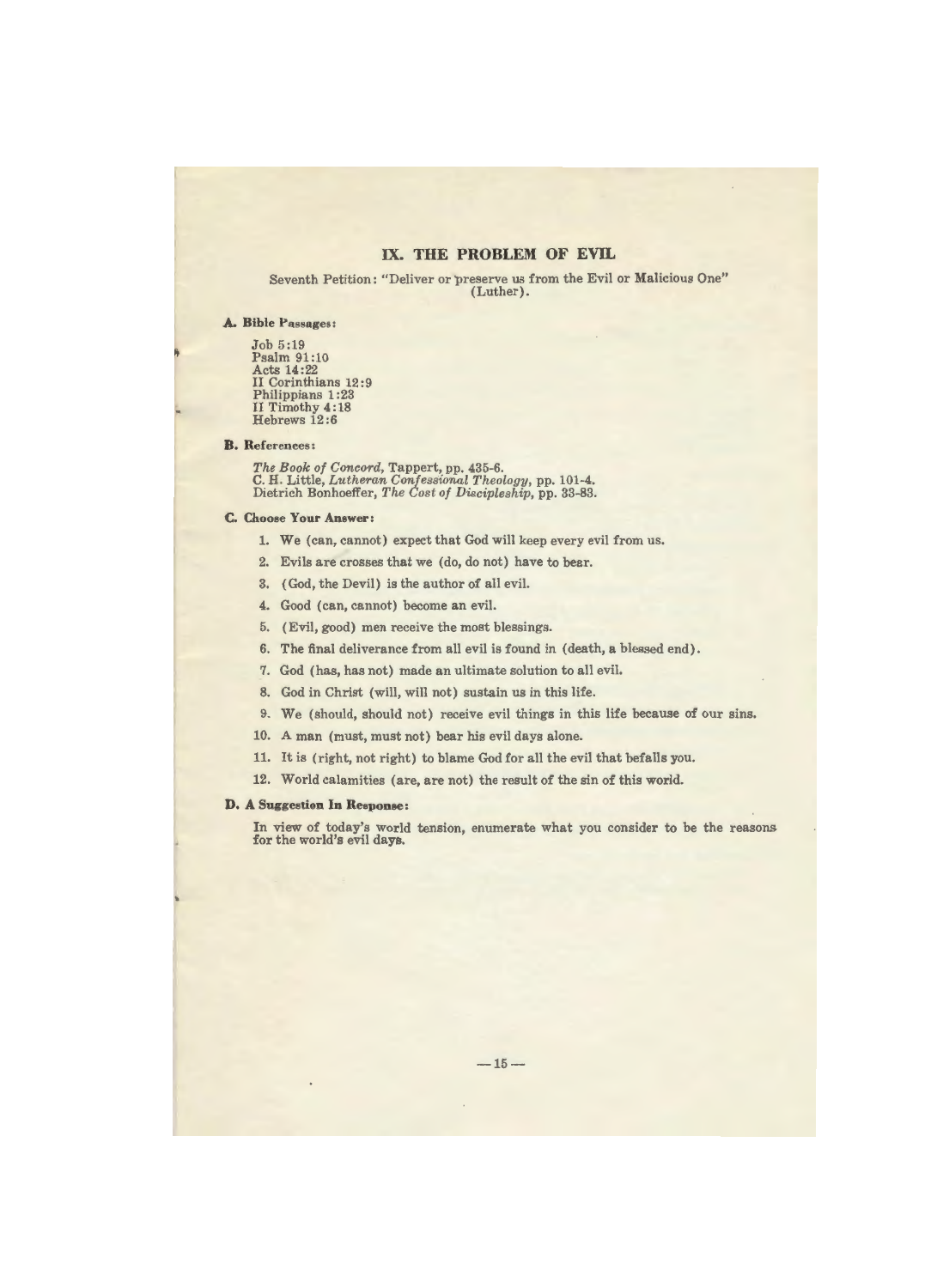## **X. HIS MAJESTY RECOGNIZED**

Doxology, or Conclusion: "For Thine is the kingdom and the power and the glory forever and ever. Amen."

#### **A. Bible Passages:**

Psalm 31 **:14,** 15 Psalm 37:5 Psalm 103 : 13 Psalm 118:1 Matthew 28:18 Luke 7:50 Romans 9:5 II Timothy 4:18 Hebrews 13 :8

#### **B. References:**

*The Book of Concord,* Tappert, p. 436, Sec. 119-24. J.B. Phillips, *Your God Is Too Small,* pp. 9-63. Philip S. Watson, *Let God Be God,* pp. 33-48.

#### **C.** Discuss **Together:**

- 1. The sovereignty of God. Is God sovereign in your life?
- 2. An artificial "modern" view of God ("God in general," e.g.).
- 3. What can we do to enhance the majesty of God on earth?
- 4. Has God really the power to grant petitions? How do you know?
- 5. Why do you think God should receive the glory for His actions?
- 6. Are proper prayers always acceptable to God, and do they thus have the assurance of His answer?
- 7. What could possibly lead you to expect that God will answer your prayer?
- 8. Must a man have faith to have the assurance of an answer to his prayer?
- 9. What really makes a prayer acceptable to the Father?
- 10. If God rules the world as King, must we act as His subjects? What does this entail?
- 11. Does our faith always trust God, or must we be first shown a sign?
- 12. What tarnishes man's view of the majesty of God?

#### **D. Something To Consider Doing:**

Evaluate the relevance of the petitions of the Lord's Prayer in relationship **to**  men's needs today. Can you sketch seven brief petitions for modern man?

 $-16-$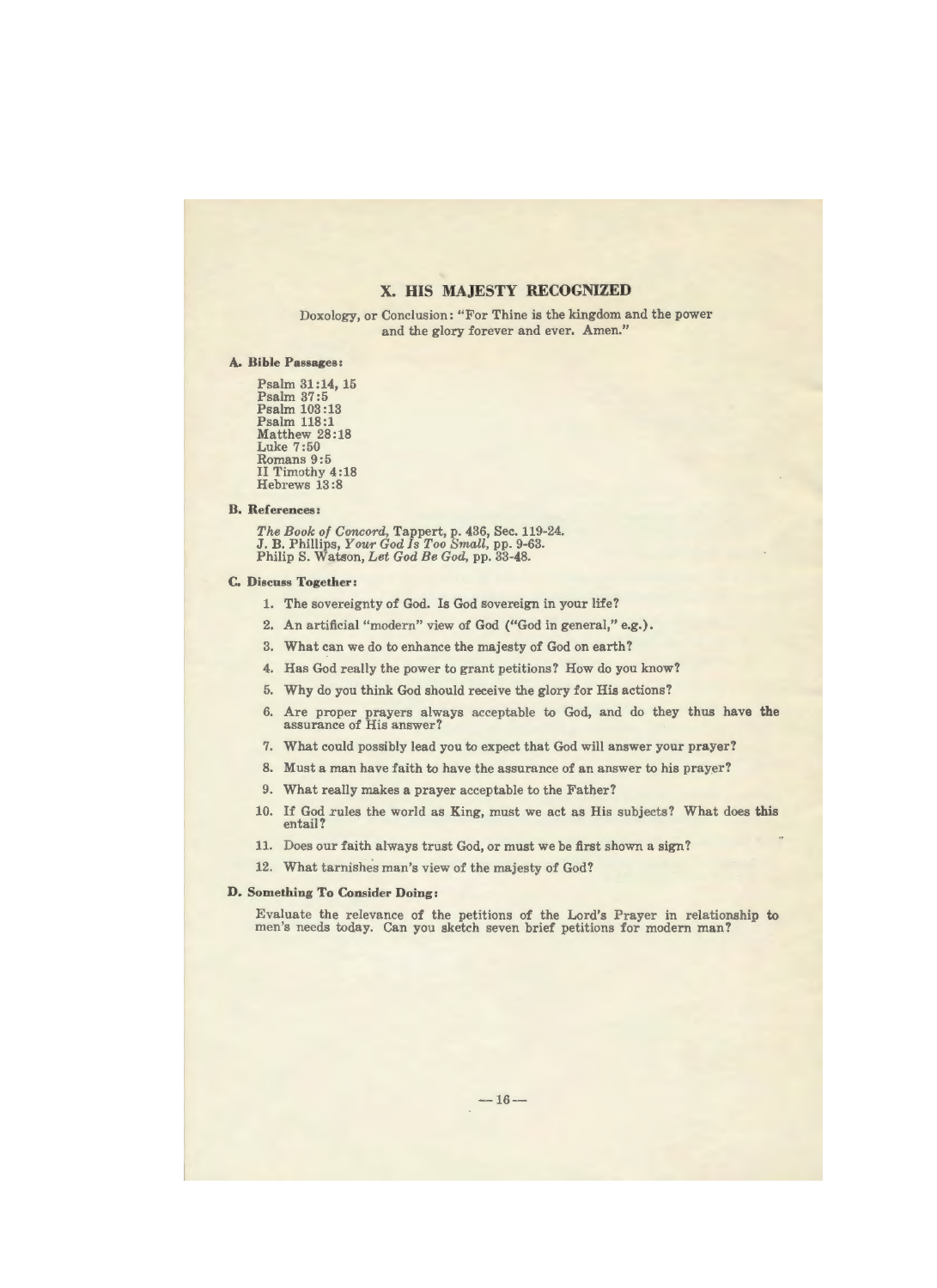#### **BIBLIOGRAPHY**

Dietrich Bonhoeffer, *Temptation,* SCM Press, London, 1959.

Dietrich Bonhoeffer, *The Cost Of Discipleship,* SCM Press, London, 1959.

Heinrich Bornkamm, *Luther's World of Thought,* Concordia, St. Louis, 1958.

Lambert Brose, *How To Fight Communism Today,* Concordia, St. Louis, 1962.

R.R. Caemmerer, *The Church in the World,* Concordia, St. Louis, 1949.

Wayne H. Cowan, ed., *What the Christian Hopes for in Society,* Reflection, New York, 1957.

George Forell, *The Ethics of Decision,* Muhlenberg, Philadelphia, 1955.

C. S. Lewis, *Christian Behavior,* Macmillan, New York, 1949.

C.H. Little, *Lutheran Confessional Theology,* Concordia, St. Louis, 1943.

Cornelius Loew, *Modern Rivals To Christian Faith,* Westminster, Philadelphia, 1956.

J. L. Neve, *Introduction to the Symbolical Books of the Lutheran Church*, Columbus, 1926.

J.B. Phillips, *New Testament Christianity,* Macmillan, New York, 1956.

J.B. Phillips, *Your God* is *Too Small,* Macmillan, New York, 1954.

Hermann Sasse *This* is *My Body,* Augsburg, Minneapolis, 1959.

Philip S. Watson, *Let God be God,* Muhlenberg, Philadelphia, 1949.

- *The Book of Concord,* ed. and tr. by Theodore Tappert, et. al., Muhlenberg, Philadelphia, 1959.
- *Luther's Works,* American edition, Vols. 31, 51, Concordia and Muhlenberg Press, 1957, 1959.

*The Abiding Word,* Vols. I and II, Concordia, St. Louis, 1946, 1947.

*Lutheran Cyclopedia,* Concordia, St. Louis, 1954.